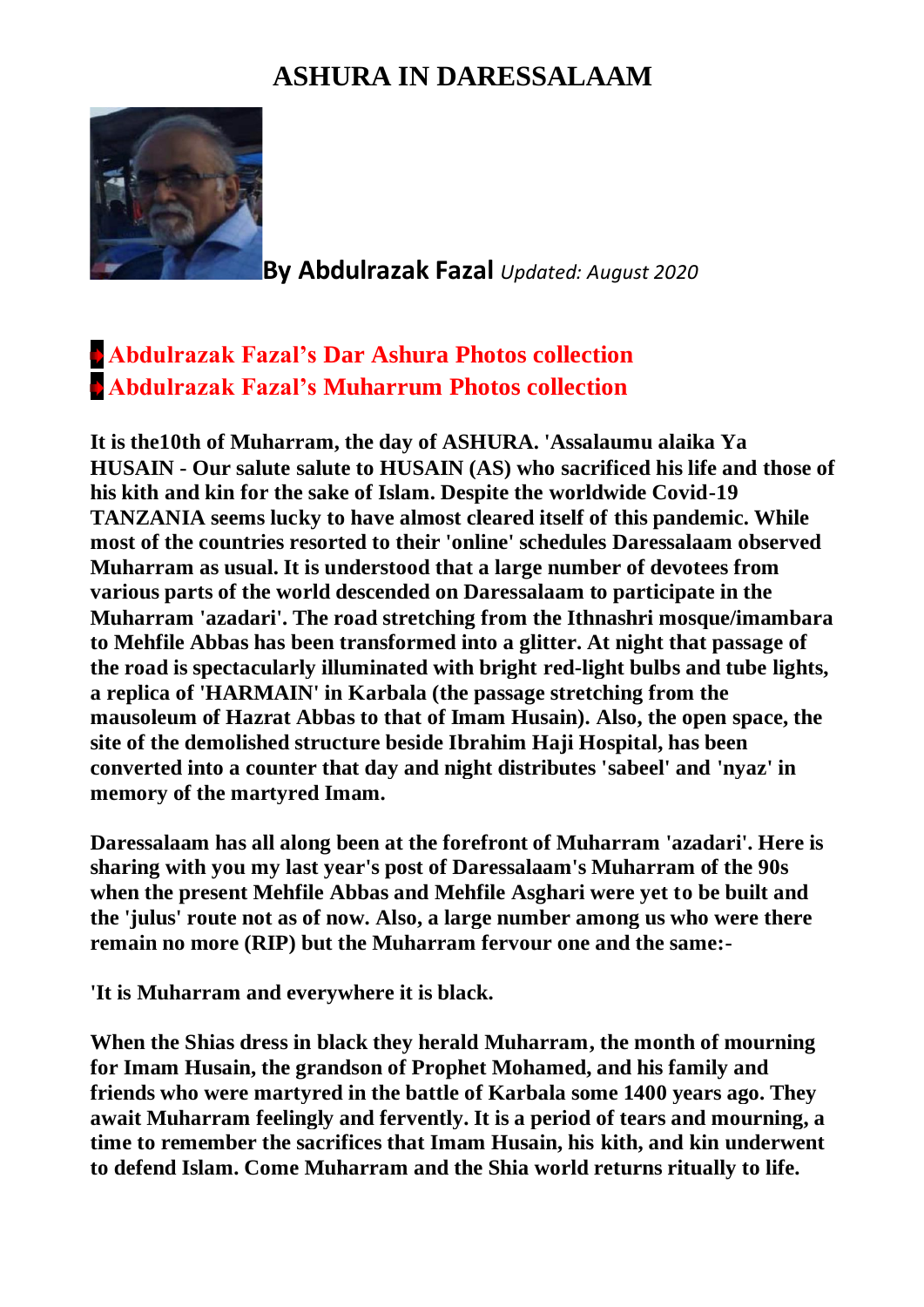**Daressalaam city, stretching from Mehfile Asgari at Libya street to the 'imambara' on Indira Gandhi street revives hectically at this time of the commemoration. As if touched by a magic wand they awake flocking the 'imambara' and 'mehfils' which are drawn black with curtains and installed with 'alams' (standards) insignia that Imam Husain carried in the battle of Karbala. The story of Karbala resounds on microphones in 'imambara', mehfils and 'kabrastan' (cemetery). The epic tragedy is reenacted with words, tears, 'shabihs' and processions.**

**As a child I had imbibed it all in the sacred Zanzibar of yore and adhered to it in the years I was away. Here the place is different but not a changed Muharram, the same scenario. It is black all over - men in black shirts and trousers, ladies garbed in black 'shalwar kameez', frock, 'dupatta' and 'hijaab' while children discover the awareness of Muharram. In fact, children are spontaneous in their beliefs and rush to Mehfils to listen to the narrative of the episodic Karbala events and to obtain 'nyaz'.**

**The mansion at Asia street that has been landmark in the history of Daressalaam's Khoja Ithnashris as Mehfile Abbas since the days of colonial Tanganyika remains intact, somber, sacred and fervent. The community now is larger and the 'mehfil' packed with the believers. It houses the replica of Hazrat Abbas' mausoleum. Abbas was the brother of Imam Husain and his 'alamdar' (Commander In Chief) who held the forces in the battle.**

**Another such mansion is Mehfile Asgari located at Libya street. It houses the replica of Hazrat Ali Asgar's mausoleum. Asgar was the six-month-old baby boy of Imam Husain whose thirst for water remained unquenched and instead had his throat pierced by the arrow of the enemy. This afternoon will witness a hive of activities at Mehfile Asgari. The devotees will be busy directing preparations for the 'julus' (mourning procession) at night. It is the scene of applying scent and threading loads of roses and jasmine into 'sehras' to be tied on flags, 'alams', 'tabuts', 'mehmils' and 'shabihs' that are taking shape.**

**The 'tabuts' are placed outside the 'mehfil' and there in the evening the devotional activities are evident. Even Non-Muslims pay their respect and make offerings signifying the universality of this event. The youthful volunteers clear the dust on the roads. Also, the framework of the events of Ashura day at Karbala is laid upon the open ground by the side of the Asia Street Police station opposite Chic King.**

**Tonight's procession ('julus') is one sacred event that the city of Daressalaam awaits annually. All roads lead to Mehfile Asgari where the 'julus' commences passing through Jamhuri street and terminating at the 'imambara'. Hundreds of Daressalaam's cosmopolitan public line up the route for a glimpse of the 'julus'. The atmosphere is awash with doleful 'nauha' chants and the devotees**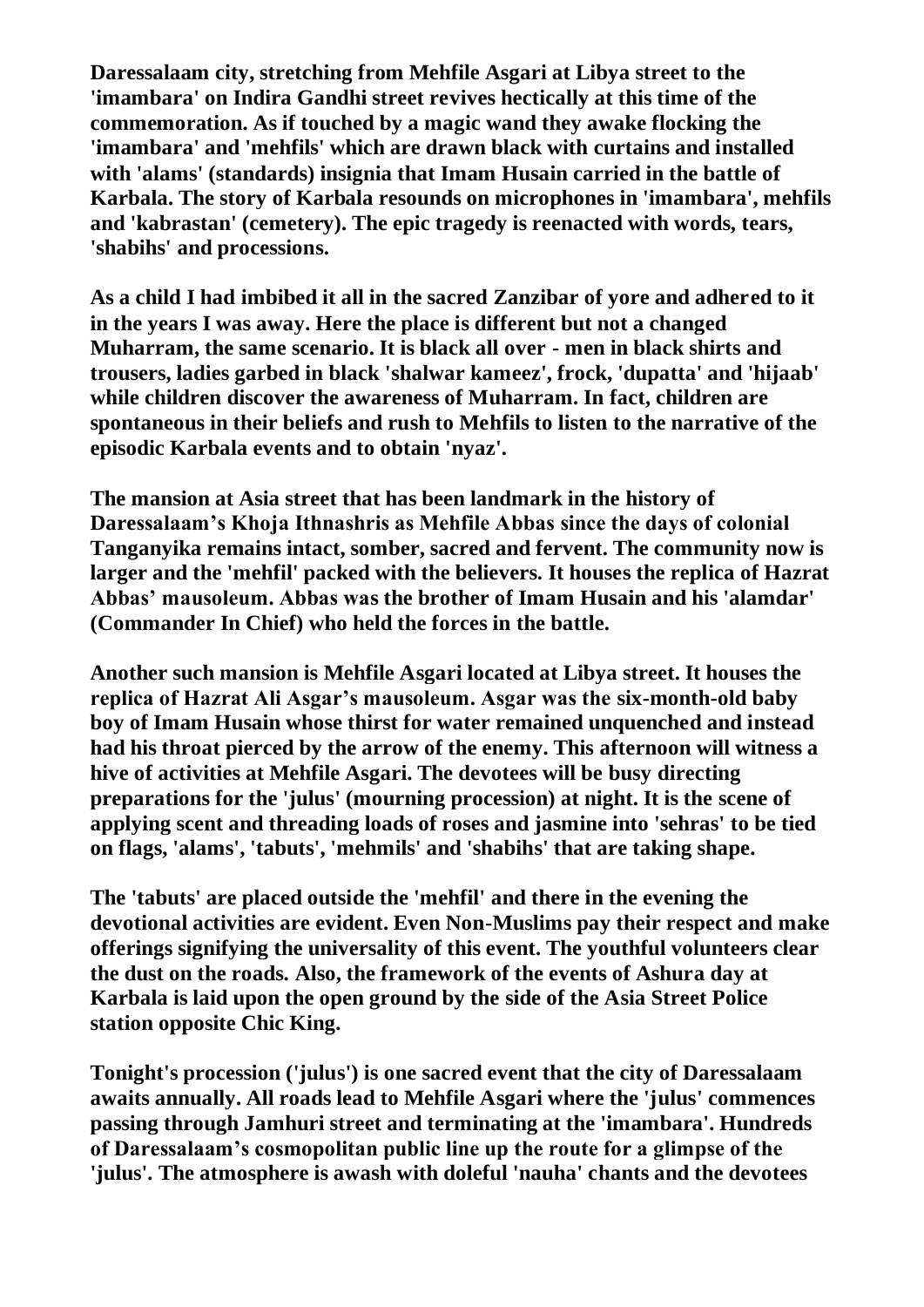**replying the elegies in unison as the public watches in respectful silence. The 'julus' reaches a crescendo when it arrives at the 'imambara' where the preacher briefs the public on the significance of the event.**

**It was in Karbala, Iraq, where Husain fought this battle along the waters of Euphrates against the army of the tyrant Yazid. Husain, his family and friends numbered only 72 but fought with valour against thousands before attaining 'shahadat' (martyrdom) to save Islam. There is 'sabil of sharbat' then and everyone offered to drink it in memory of Karbala that had denied water to the children of Husain. At around midnight the aura is reinforced with 'zanjeer' ritual. It is the beating of the chest with a chain of blades as the devotees recite elegies and bleed profusely.**

**The climax is reached at the 'imambara' tomorrow on Ashura day, the 10th Muharram, during 'asar' time when Imam Husain was martyred. The recounting of Imam bidding an emotional farewell to the ladies and the final parting from his sister Bibi Zainab and daughter Bibi Sakina is heartrending. The Imam then rides his horse into the face of thousands of enemies and becomes 'shaheed'. The devotees erupt hysterically crying their heart out 'Ya Husain'. There is almost a stampede as they rush to get hold of Imam's 'shabeeh' that is being brought in and taken around within the 'imambara'.**

**In the evening the devotees gather at 'kabrastan' (cemetery) for a 'majlis' and sit on the graves of their dear ones reciting holy verses. The drooping sun and gradual spread of the evening then proclaiming the eve of 'Shame Gariba'. At the 'imambara' at night it is 'Majlise Shame Gariba' when lights are dimmed adding to the poignancy of the situation. The 'majlis' is short and tears flow abundantly as the 'Zakir' (preacher) recounts the cruelty inflicted upon the ladies and children of the Imam after his martyrdom.**

**I had first heard the story of Karbala in the Kiswahili 'majlises' by Sayed Abbas at Mehfile Abbas that I had attended as a small boy in Zanzibar. Generations of children have grown up hearing the same story through the years. Each repetition freshens and enhances its truth and larger meaning. One loses ones dear and near one, a fortune or even a kingdom but its memory fades as does its pain. But the memory of Husain and his unique sacrifice never fades. It is a pain that goes beyond any individual pain and returns afresh every year as rightly put by the great Urdu poet Iqbal, "Katle Husain asal me margaye Yazid tha, Islam zinda hota hai har Karbala ke baad".'**